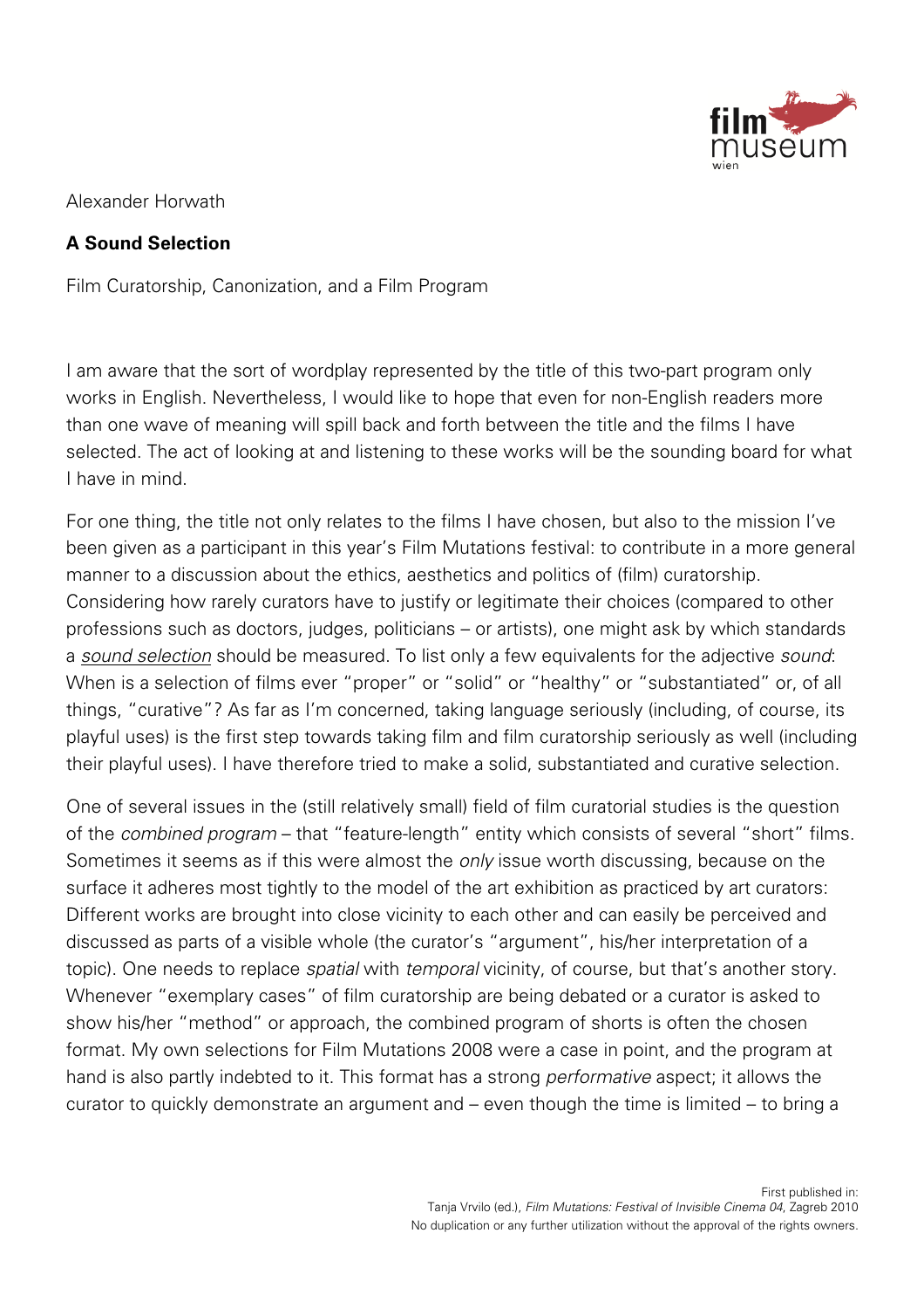number of "rare", "surprising", "unknown" works to the table (thereby proving his/her "personality" and prowess in navigating uncharted terrain). As a kind of performance, it is also a "festival-friendly" format; and it is "audience-friendly" insofar as the viewer can scan and evaluate the range of the selected works in less than two hours, whereas it takes many evenings, weeks or months even, to properly follow a real program of films (one that can honestly be compared to an art museum exhibition).

I am making this distinction for polemical reasons, and I certainly don't want to dismiss the "feature-length program of shorts" as a lesser or invalid approach. As a performance, it obviously has very real qualities and effects, but I do want to imply that there is also something unreal about it. In the larger scheme of things, film curatorship is not so much a question of putting this or that short before or after one another, but of developing (or, rather, making contributions towards developing) three basic qualities which have far-reaching consequences. For lack of time and space, I will just briefly name them here; hopefully the discussions at the festival will allow us to expand a little further on these "real world" issues.

1. Film curatorship as the development of a *long-term program*, month by month, year after year, until it can be understood as programmatic, as an agenda, as a set of objectives.

2. Film curatorship as the physical assembly and "curative" treatment of works (artifacts) with the aim of shaping, preserving and interpreting a collection as the basis for long-term programs/agendas. With a certain shift in meaning, this quality or definition can be applied even if there is no institutional collection at hand, and even if it proves impossible to create one: in such cases, it could mean the knowledge of, the research into, and the caring about existing collections elsewhere (= the concrete places and contexts in which individual artifacts or groups of films are being held and preserved).

3. Film curatorship as the activity of creating (or preparing the ground for) a film culture and film politics that are larger than any individual film program or film institution. This needs to be a constant activity, it has no "finish line", no matter how "healthy" or "hopeless" the situation appears to be. There is also something of a paradox here: In the absence of film culture & politics, the individual performative or long-term program has no real space (I often feel wounded, misunderstood, irrelevant when I become aware of this); vice versa, the continuous creation of individual or long-term programs will be the only way to bring about a film culture & politics (I often feel strong, exhilarated, enthusiastic when I become aware of this); and thirdly, the existence of a film culture & politics does not per se mean one should be happy with it – as with each individual program, it is the *specific* objectives and realities of any film cultural politics that need to be addressed (I am often led to believe that I am working in a strong film culture structured by healthy film politics, but in most cases it is only officially so). This whole paradox – or dialectic – also needs to be sounded for other, more complex results. Here are a few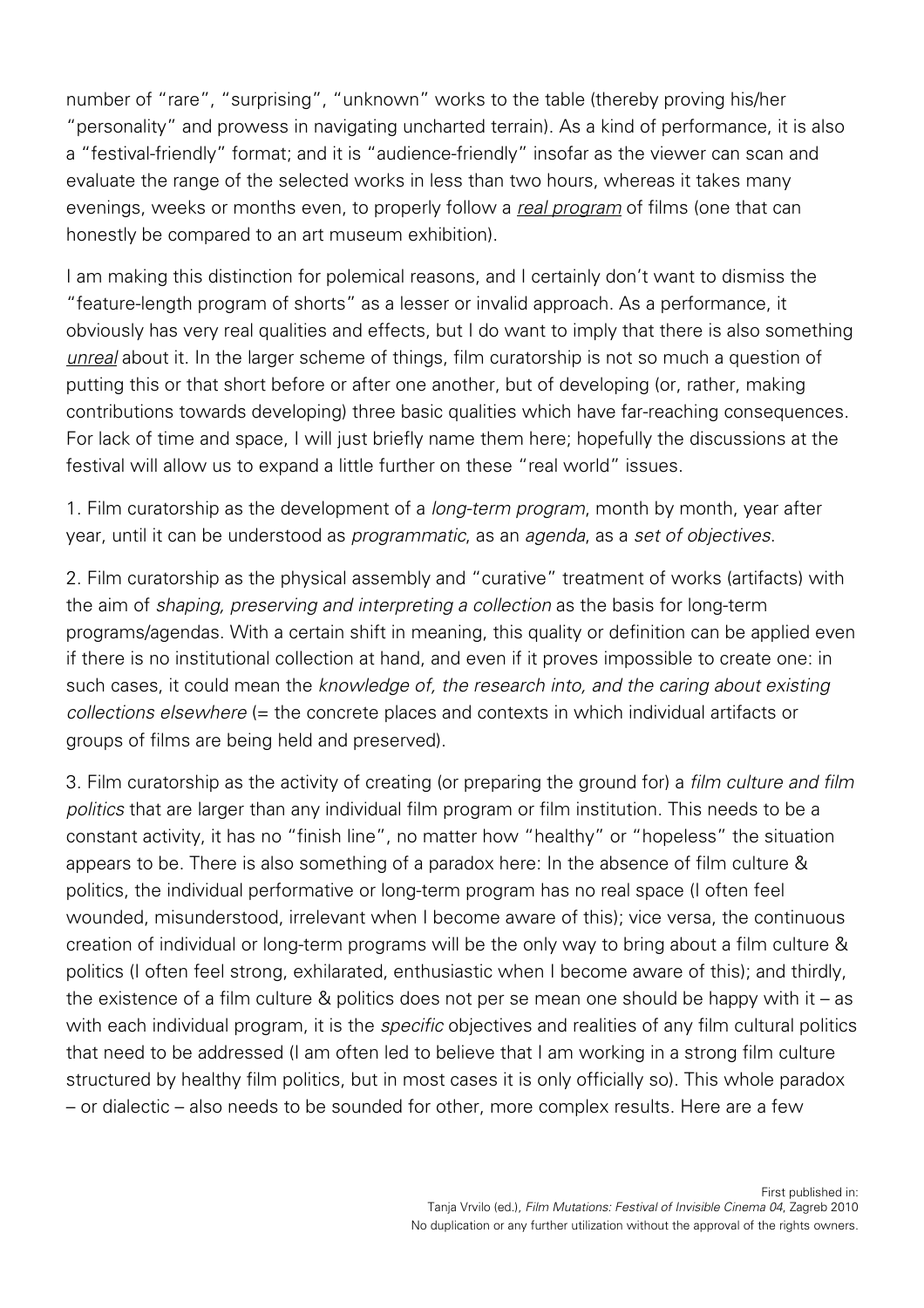English, German and French equivalents for that verb: *to sound* is to *fathom*, to *plumb* something / etwas *ausloten, sondieren / sonder, examiner, explorer* quelque chose.

\* \* \*

It doesn't take a long and detailed education in film history to know that **Jean Vigo** (1905-1934) and **Dziga Vertov** (1896-1954) represent two of the few indispensable "moments" or, rather, "energies" that this medium has brought forth. On the other hand, since almost nothing can be taken for granted anymore in our traditional institutions of culture and education, there may still be a sense of discovery – and hopefully even excitement – among some viewers when encountering these works for the first time (or for the first time in 35mm projections). In the case of Vertov, the term "works" is a massive overstatement: In this program, you will only see one excerpt from one of his many important films. In the case of Vigo, you will see 50 percent of his output: two works from a total of four which he created between 1929 and his death in 1934. Vigo is the best-known representative (in cinema) of the "Short Career" – a category that has long been part of cinephile myth-making but which has recently gained a more legitimate air through some art world projects, research activities and exhibitions that are attuned to the specific character of the artistic career "cut short" (cut short by design, because the artist followed a different path, or because of the artist's death and other external reasons). On the face of it, Vertov's career was much longer than Vigo's, but considering the limited period in which his artistic intentions and main talents were somewhat in tune with the surrounding political and production framework (1922-1934 at the most), we can surely speak of a career cut short as well.

**Gerhard Benedikt Friedl** (1967-2009) is an exemplary case of the "Short Career" in contemporary cinema. I actually think he is the exemplary case (and not just of the short career phenomenon). Since he is still not very well known outside of Germany and Austria, his inclusion in this program also seemed like a sound and curative choice. In fact, the whole program has been conceived around him and his two major works of historical-materialist docufiction, Knittelfeld (1997) and Did Wolff von Amerongen Commit Bankruptcy Crimes? (2004), because I believe that their potential role in contemporary cinema can be compared to the **actual** role that Vertov's and Vigo's films played around 1930.

To the readers who have never heard of Gerhard Benedikt Friedl, this may appear as a preposterous statement. The "film situation" around 1930 and the one we experience today seem to have few shared characteristics, so how can we even begin to compare them so bluntly? While it was "obviously" possible in the relatively "limited" or "manageable"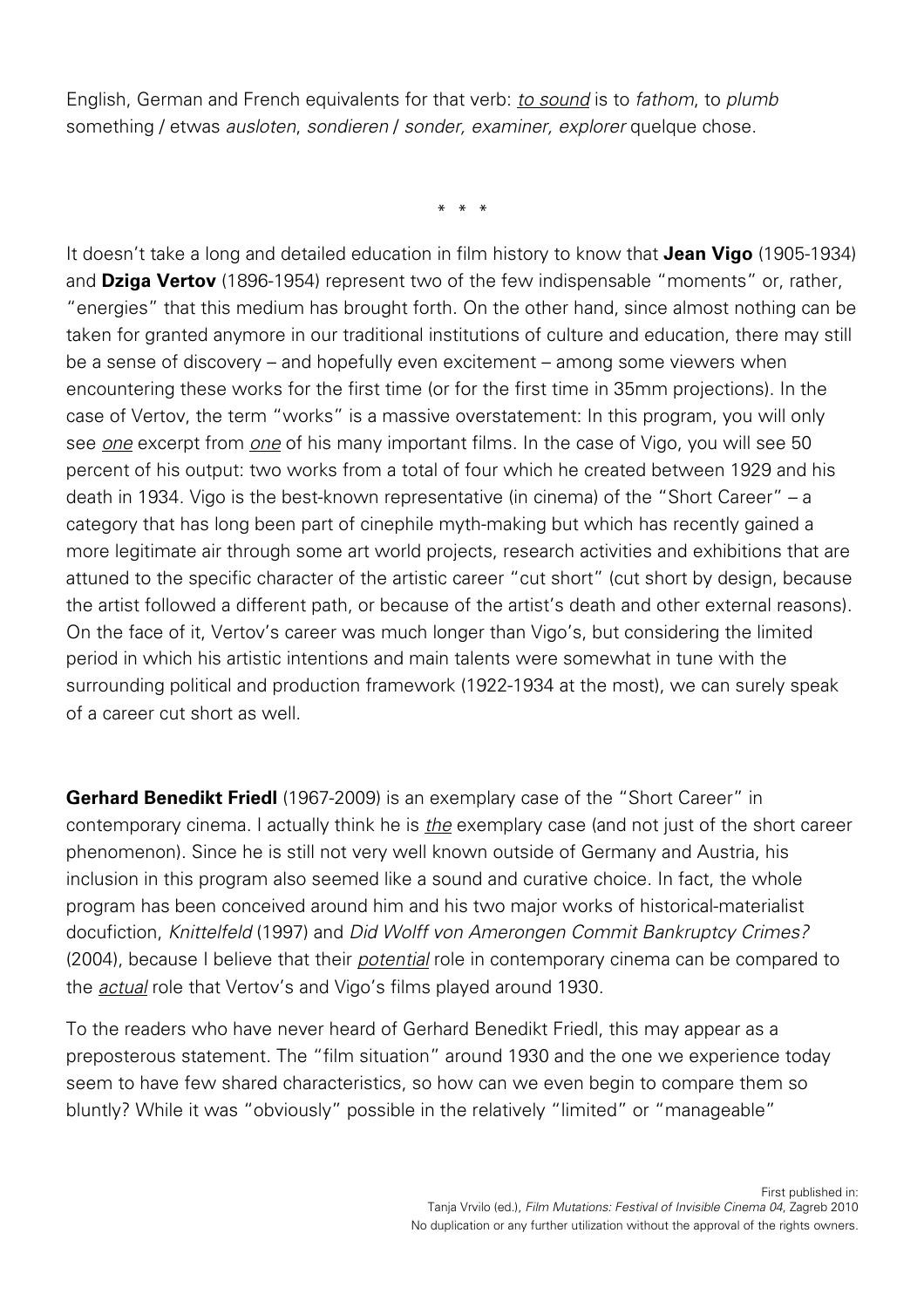conceptual framework of film culture around 1930 to recognize the achievements of Vertov and Vigo right away (that's how film historiography likes to think of it), it seems far from obvious how to recognize such figures today – and if we do recognize them, it seems they are always already mediated, bandied about, and celebrated at the major film festivals and in the international film magazines. The problem here, of course, is the "we" and the "international", and the fact that "we" no longer seem to be able to relate the actual to the potential. We can no longer imagine a "we" of film culture that is just a small group of enthusiasts, scholars or cinephiles, and not a pressure group of international (or industrial) dimensions. We seem to have become incapable of imagining greatness that is not yet confirmed as such by the two or three accepted modes of reaching an international film cultural consensus (that's why, for instance, I cowardly felt the need to speak of Friedl's potential role compared to Vigo's and Vertov's actual one). And we seem to have forgotten that everything we accept as actual greatness now was once sheer potential, that it was probably most alive during that very moment, and that it was never obvious at all if it would become a widely shared and accepted case of greatness.

Let's imagine, then, that the inclusion of Vigo's and Vertov's works in this program is not only due to the childish impulse of wanting to say and show how unbelievably great they are. Let's imagine that they are sheer potential and not yet actual "classics". For instance, let's think of Friedl's works as classics for a change and of Vigo's and Vertov's films as new and unknown forces striving to attain a similar level of greatness. Or let's look at the (political) sense of place in Vigo and Friedl, and at their spatial politics – how politics become form (in highly different, but similarly adamant ways). Let's try and compare them both to Vertov who, for a period, was not only *against* (the bourgeoisie and its old-fashioned dramatics; world capitalism and its attendant forms of entertainment; religion and other types of opium), but also for (communism; the new man; a new type of bio-aesthetic). Let's be clear that Vigo was also for many things (revolt, for one), and that it is much, much harder to deduce from Friedl's films what he was for. Let's also propose that the film cultural "we" around 1930 from which our notion of Vertov's and Vigo's greatness originally derives was maybe just a small group of cinephile enthusiasts, not a pressure group of international (or industrial) dimensions. This can be debated, of course, and a precise historiography of film culture would give us facts and arguments both for and against my proposal.

What can also be debated is my use (and the general usefulness) of the term "greatness" whose moment in the sun seems long past, at least in the humanities and in film studies. I think, however, that contemporary film curatorship would not be well served if, aside from its many scholarly and sometimes esoteric tendencies, the question of showing "great works" were no longer of interest. There should also be debate, even conflict (because it is a political issue), about the relation of *actual* and *potential* in film cultural work (assuming again that "we"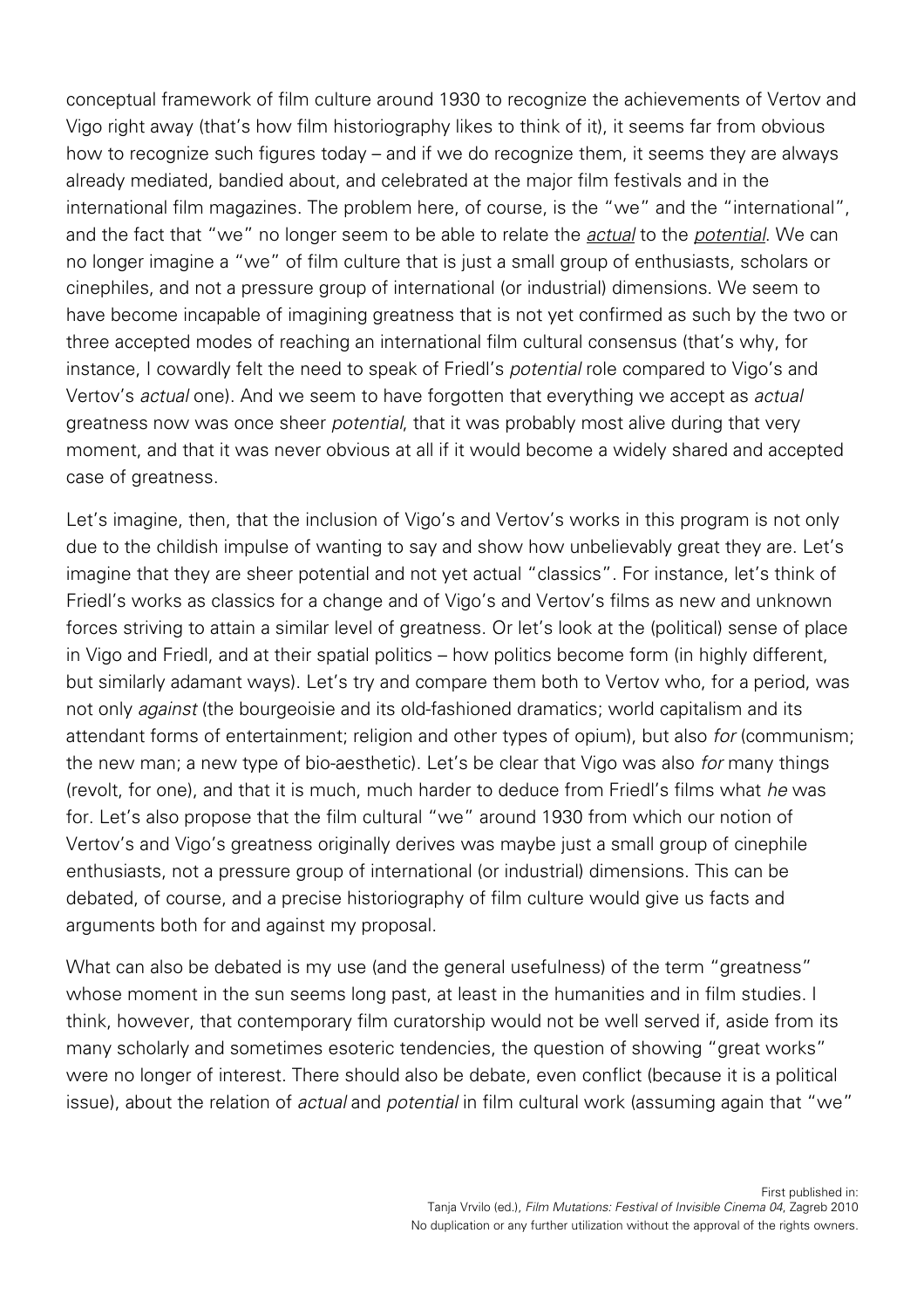have begun to see such a relation). They should not be regarded as opposites, and neither of them should ever be assigned a fixed place. I think each serious curator and critic grapples with this issue which is close to a paradox:

To show, preserve and write about a "great work" which is not yet widely accepted as such is always a critical and an affirmative statement. It is critical towards the "status quo" and affirmative towards the "outsider" work which it proposes as a "candidate". It prompts the audience or readership to consider and co-realize the candidate's passage from potential to actual; it tries to lead the way for this passage – from prophetic beginnings ("you haven't heard of this, but…") to successful canonization and acceptance ("It has become obvious by now that this is an indispensable…"). Wanting others to share the high estimation of your candidate work and the pleasures it holds is only normal. Also, your own star may rise in tandem with that of your candidate (which is not necessarily a "careerist" thing, but a question of basic selfesteem). But there is also the ground from which your statement took its original force: your critical view of the "status quo", of what is commonly perceived as valid and actual ("classics", "widely accepted"). One would think that such a view should prevent the curator/critic from pushing or nudging the candidate towards the threshold of the *actual*. If the *actual* is the thing to oppose – the conservative, limiting, rotten domain of all the things and ideas that are currently "in effect" – why would we want our candidate to become part of it? Or do we think that the actual is not so bad after all, that it just needs to include more of our "high potentials" in order to turn out pretty OK?

\* \* \*

Sound is also a substantive: noise, ring, chime, tone / der Laut, das Geräusch, der Schall, der Klang / le son, le bruit, le timbre, la consonance et la dissonance.

The first seeds of this program were planted by a colleague of mine, Volker Pantenburg, who was a guest curator in Zagreb at last year's Film Mutations festival. When he wrote about Friedl shortly after the filmmaker's death, he arrived at a surprising and – in a good way – disturbing conclusion: that here is a modern-day filmmaker who, without any warning or hesitation, seems to have re-invented or re-imagined the medium of sound film completely, coherently and convincingly – a full 70 years after it first raised its head on a worldwide scale. I agree with Volker, and his comment made me think of Vigo and Vertov, whose short careers both consist of "late silent" and "early sound" films. It also made me think of L'Age d'or (1930) by Luis Buñuel which could have stood at the centre of a third program (of many more to come), together with La Marche des machines (1928) and Autour de la fin du monde (1930) by Eugène Deslaw who was born in Kiew, Ukraine, and died in Nice, France.